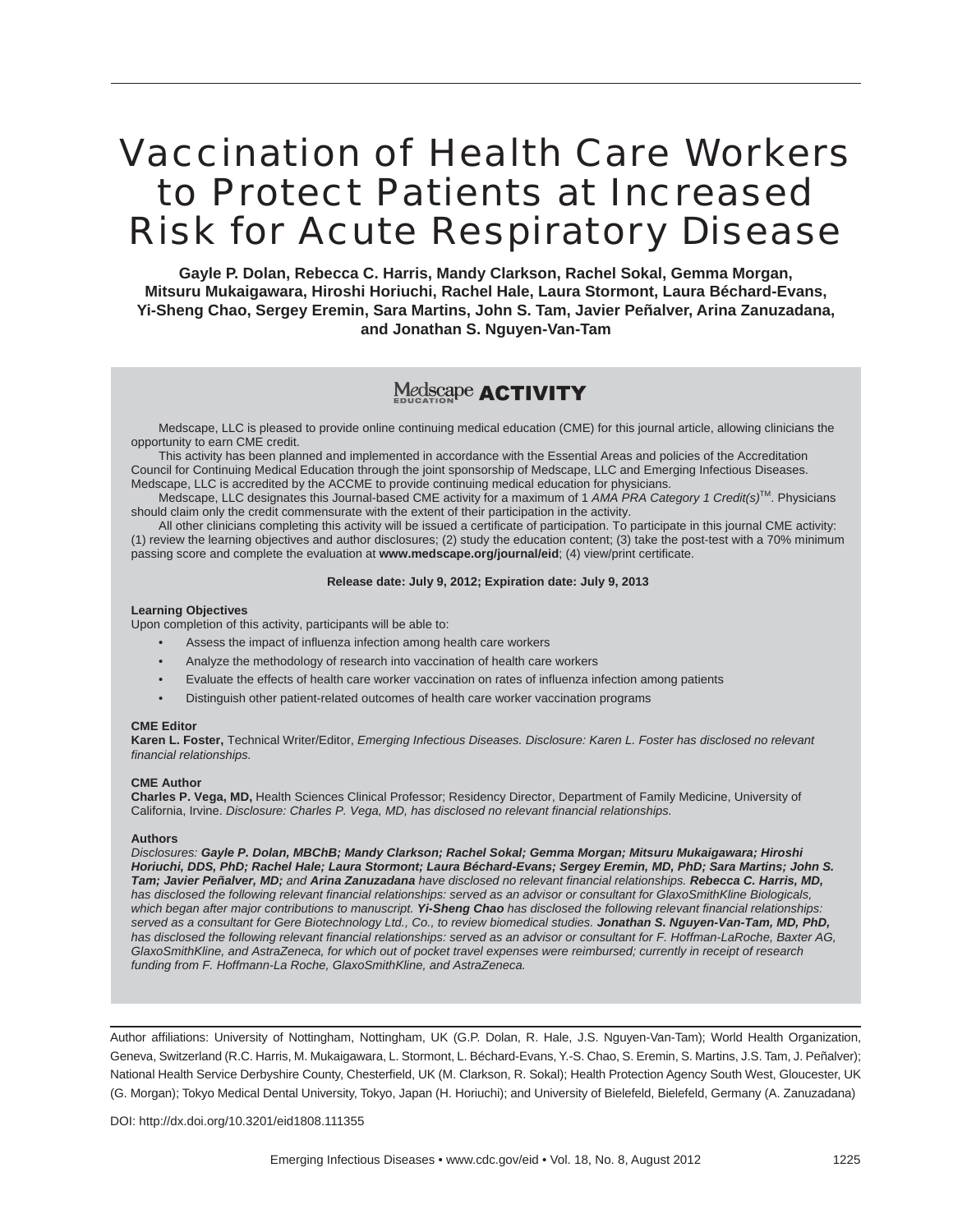Health care workers (HCWs) may transmit respiratory infection to patients. We assessed evidence for the effectiveness of vaccinating HCWs to provide indirect protection for patients at risk for severe or complicated disease after acute respiratory infection. We searched electronic health care databases and sources of gray literature by using a predefined strategy. Risk for bias was assessed by using validated tools, and results were synthesized by using a narrative approach. Seventeen of the 12,352 identified citations met the full inclusion criteria, and 3 additional articles were identified from reference or citation tracking. All considered influenza vaccination of HCWs, and most were conducted in long-term residential care settings. Consistency in the direction of effect was observed across several different outcome measures, suggesting a likely protective effect for patients in residential care settings. However, evidence was insufficient for us to confidently extrapolate this to other at-risk patient groups.

Respiratory disease is a leading cause of deaths worldwide, and influenza and pneumococcal infections are major contributors. Certain groups, such as persons  $\geq 65$ years of age or with chronic underlying health problems (*1*) are particularly vulnerable to severe respiratory disease and have poorer outcomes after infection than does the general population. These persons are likely to be frequent users of health care facilities, and outbreaks have been described in a range of high-risk environments, including acute care (*2*,*3*), pulmonary (*4*), and infectious diseases wards (*5*); organ transplant departments (*6*); children's wards (*7*,*8*); neonatal intensive care units (*9*); and nursing homes (*10*,*11*). Severe respiratory infections often occur despite high vaccine coverage rates among patients, suggesting that seroconversion is suboptimal (*10*). Although the origin of infection often is difficult to establish, evidence from some outbreaks (*5*,*7*,*10*–*14*) suggests that transmission from HCWs to patients is likely.

It is estimated from previous influenza seasons that ≈20% of HCWs have evidence of infection (*15*), although not necessarily acquired in the workplace. Young healthy adults often have asymptomatic infection, and  $\approx$ 28%–59% might experience subclinical infection (*15*). Many persons with mild or subclinical illness continue to work while infectious, and even when illness is recognized, virus might be shed before symptom onset. In a randomized controlled trial among health care professionals, Wilde et al. demonstrated that influenza vaccine was 88% efficacious for reducing serologically confirmed influenza A infection and 89% efficacious for reducing serologically confirmed influenza B infection (16). Therefore, vaccination of HCWs has been widely recommended to provide direct protection for themselves and indirect protection for their patients (*1*,*17*).

Despite efforts to encourage influenza vaccination of HCWs, coverage has been historically poor. Recently, ethical arguments for mandatory influenza vaccination have been raised that focus not only on the direct and indirect benefits to staff and patient health but also on the economic consequences. Burls et al. (*18*) suggested that at a cost of £51–£405 (US\$85–\$675) per life-year saved, mandatory vaccination is likely to be cost-effective. However, evidence for the effectiveness of vaccinating HCWs for protecting vulnerable patients is limited.

Two recent systematic reviews considered the evidence for indirect protection of vulnerable patient groups after staff influenza vaccination (18,19). They suggest that vaccination of HCWs might be effective for reducing death and influenza-like illness (ILI) among elderly residents, but we are unaware of comparable data related to other at-risk groups. We aimed to identify and assess further evidence for the effect of vaccinating HCWs on patient groups most vulnerable to severe or complicated respiratory illness.

### **Methods**

The full study protocol is registered with the UK National Institute for Health Research International Prospective Register of Systematic Reviews (www.crd.york. ac.uk/PROSPERO [registration no. CRD420111092]). We searched several electronic health care databases, sources of evidence-based reviews, guidelines, and gray literature in accordance with the specifications of each database (Figure). In addition, we contacted domain experts and vaccine manufacturers to identify unpublished data and undertook citation and reference tracking for all included papers. Thesaurus-indexed and free text terms were defined for the population, intervention, and outcome parameters; peer reviewed; and adapted as necessary for each search engine.

Eligibility criteria were defined a priori as follows:

- Types of study: any experiment, observational study, or systematic review reporting on the effectiveness of vaccination (including influenza or pneumococcal vaccines) of HCWs for protecting patients at higher risk for severe or complicated respiratory infection.
- Types of participants: persons at higher risk for severe or complicated illness as a result of acute respiratory infection (as defined in World Health Organization [*1*] and Advisory Committee on Immunization Practices guidance [*17*]), who have received or are receiving care from an HCW.
- Types of intervention: influenza or pneumococcal vaccination of any worker providing medical, nursing, social, or personal health care (because no uniformly accepted definition of an HCW exists, it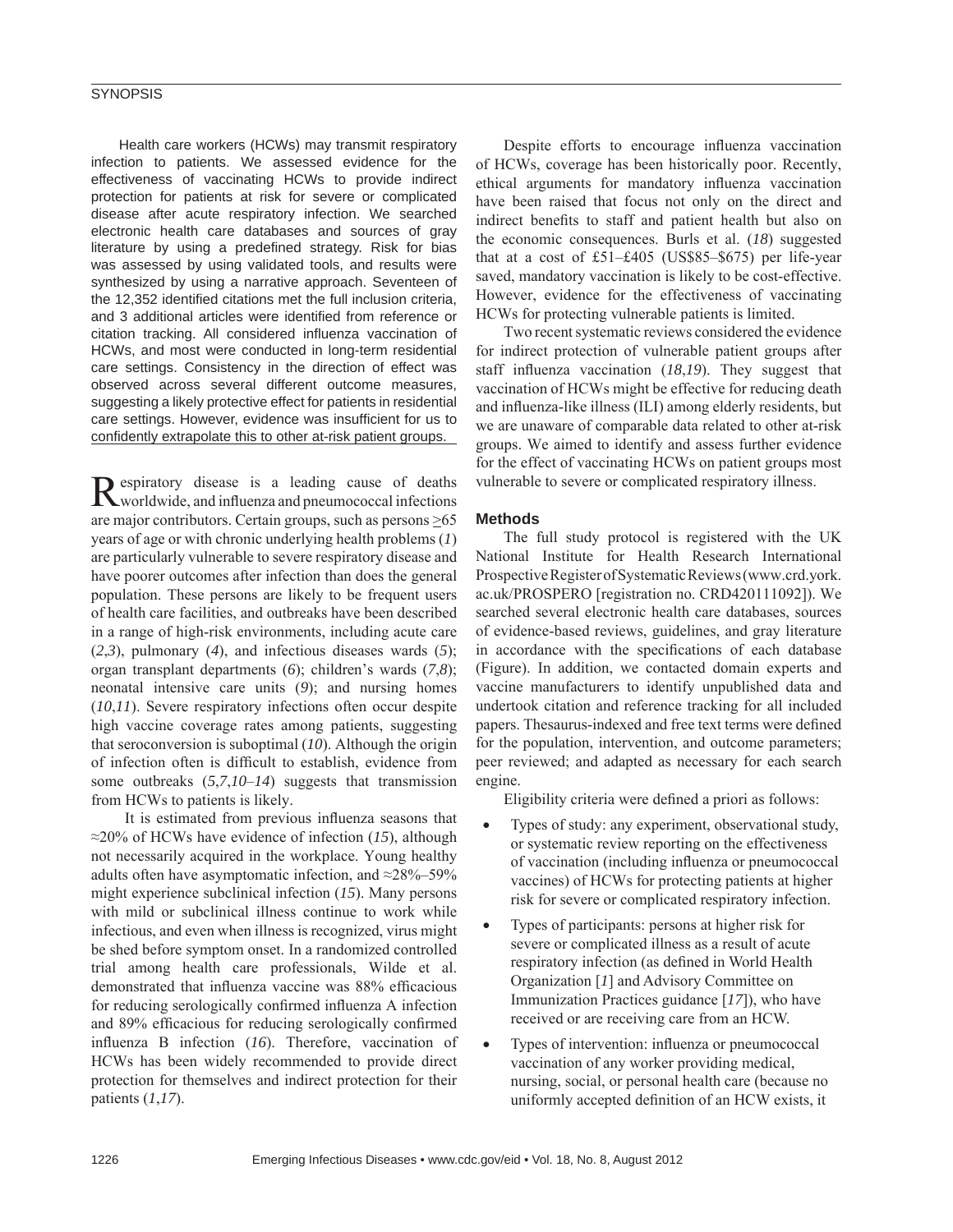was defined by the peer-reviewed terms specified in the search strategy).

• Types of outcome measure: cases or consultations, death or hospitalization for acute respiratory disease, influenza, ILI, or pneumococcal disease.

Published and unpublished reports from any year that were written in Chinese, English, French, Japanese, Portuguese, Russian, or Spanish were considered. A 3-stage process was used to assess eligibility for inclusion screening first by title, then abstract, and then full text. Two reviewers undertook this in parallel for stages 1 and 2 and independently for stage 3. Consensus was reached by discussion; when reviewers disagreed, a third reviewer was consulted for a final decision. Where multiple reports were identified for the same piece of original research, the most recent peer-reviewed source was selected.

Two reviewers independently extracted data from each included, by using a predefined, piloted template. The risk for bias was assessed by using the Cochrane Collaboration tool (*20*) for experimental and prospective cohort studies, the Downs and Black tool (*21*) for other observational studies, and the US Agency for Healthcare Research and Quality (*22*) domain and element-based evaluation instrument for systematic reviews. Again, consensus was reached by discussion, with engagement of a third reviewer as necessary. No additional information was sought from corresponding authors. Data were synthesized qualitatively by using a narrative approach in accordance with the framework described by the Economic and Social Research Council and recommended by the University of York Centre for Reviews and Dissemination (*23*).

# **Results**

# **Study Selection**

We identified  $12,352$  citations (Figure):  $10,713$  from health care databases and the remainder from additional sources. Seventeen studies met the inclusion criteria at the full text stage; 3 others were identified from citation or reference tracking. Of these, 14 were primary research articles; 4 were cluster randomized controlled trials (RCTs), and 10 were observational studies. Four of the remaining 6 articles were different versions of a report relating to 1 systematic review, and the other 2 were different versions of a report relating to a second systematic review. One of these systematic reviews (*18*) provided a qualitative analysis of 2 of the earliest cluster RCTs (*24*,*25*), and the other (*19*) provided a quantitative meta-analysis of all 4 cluster RCTs (*24*–*27*) and 1 additional observational study (*28*). We used the most recent and detailed version of each review published in a peer-reviewed source in this study.

All of the primary studies considered influenza vaccination of HCWs (online Appendix Table 1, wwwnc. cdc.gov/EID/article/18/8/11-1355-TA1.htm); therefore, we



Figure. Study selection for a review of the vaccination of health care workers to protect patients at risk for acute respiratory disease.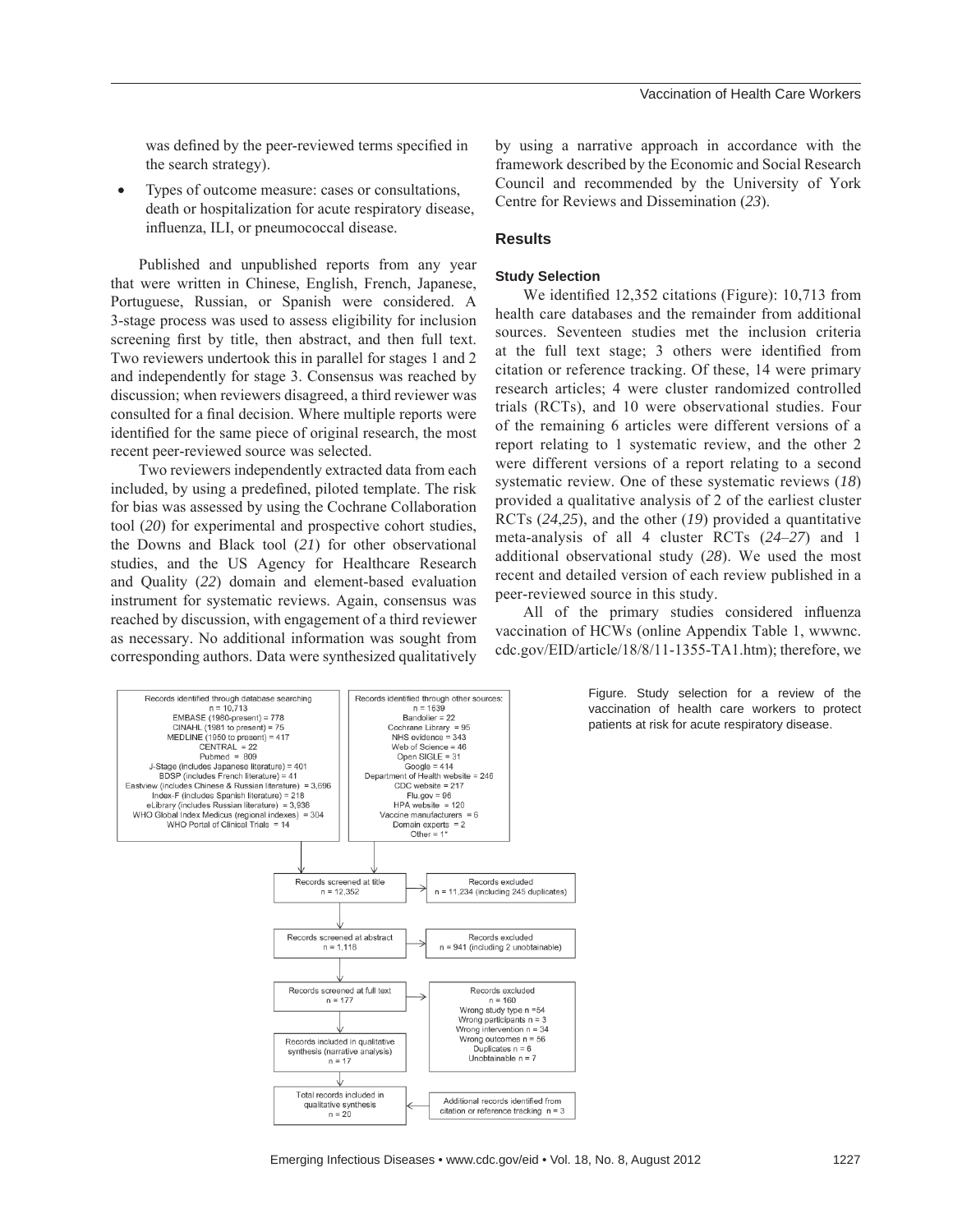Table 1. Risk for bias assessed by using the Cochrane Collaboration tool in a review of the vaccination of health care workers to protect patients at risk for acute respiratory disease\*



discarded our planned subanalysis relating to pneumococcal vaccination. Only 4 studies (24–26,29) defined HCW, even though this definition is likely to affect the probability of transmission and therefore the magnitude of observed effects. Where reported, vaccination among staff ranged from ≈35% to 70% in the intervention arm and from none to 32% in the control arm of experimental studies and from 12% to 90% in observational studies. Eleven of the primary research studies were conducted in long-term care facilities; the remainder were conducted in renal dialysis facilities (*30*), a pediatric hospital (*31*), and an adult oncology hospital (*32*) (1 study each). Where reported, vaccination coverage among patient populations ranged from 0% to  $\approx$ 90%, and few studies considered additional infection control practices, such as hand washing, duration of contact, or use of face masks, which vary and again influence the propensity for transmission.

#### **Risk for Bias**

#### **Cochrane Collaboration Tool**

Concerns arose largely from the lack of blinding of participants or study personnel (Table 1). Although the effect was likely to be minimal with regard to the primary outcome for all 4 RCTs (all-cause mortality), it might have resulted in underestimation or overestimation of additional, more subjective, outcome measures, such as incidence of ILI.

All studies, except for that by Lemaitre et al. (*26*), were judged to be at some further risk for bias. This included

selection bias (inadequate description of selection criteria [*24*,*25*,*33*] or sequence allocation [*25*,*28*,*33*]), performance bias (lack of detail about allocation concealment [*25*,*26*]), and measurement bias (no clearly defined outcome measure [*28*]).

#### **Downs and Black Tool**

The Downs and Black tool (Table 2) considers 5 assessment domains, but because most observational studies identified were primarily descriptive, we excluded the power domain in this review. Scores ranged from 3/27 (*34*) to 10/27 (*29*,*30*,*35*), with higher scores representing lower risk for bias. None of the studies provided sufficient detail about the patient population, and only 1 (*29*) described principal confounders. Other concerns about reporting related to lack of detail of study objectives (*29*,*32*,*34*), a priori definition of outcome measures  $(32,34-37)$  or those lost to follow up (35), failure to provide sufficient detail of statistical analysis (*29*,*30*,*34*–*37*), lack of randomization or blinding, and failure to adjust outcome measures.

#### **Agency for Healthcare Research and Quality Tool**

We assessed the 2 identified systematic reviews (*18*,*19*) by using the Agency for Healthcare Research and Quality tool (*22*). Both appeared to be at a comparatively low risk for bias, providing a clearly defined research question, search strategy, inclusion and exclusion criteria, and description of outcomes. However, details were lacking about blinding of reviewers to authorship and measurement

Table 2. Risk for bias by using the Downs and Black tool in a review of the vaccination of health care workers to protect patients at risk for acute respiratory disease

|                       |                | Type of score (maximum score)* |                    |                    |                   |
|-----------------------|----------------|--------------------------------|--------------------|--------------------|-------------------|
|                       |                | <b>External validity</b>       | Internal validity, | Internal validity, |                   |
| Study                 | Reporting (11) |                                | bias $(7)$         | confounding (6)    | <b>Total (27)</b> |
| Ando et al. (30)      |                |                                |                    |                    | 10                |
| Shugarman et al. (35) |                |                                |                    |                    | 10                |
| Kanaoka et al. (29)   |                |                                |                    |                    | 10                |
| Monto et al. (36)     |                |                                |                    |                    |                   |
| Weinstock et al. (32) |                |                                |                    |                    |                   |
| Stevenson et al. (37) |                |                                |                    |                    |                   |
| Munford et al. (34)   |                |                                |                    |                    |                   |

\*Maximum score indicates lowest risk of bias for each domain.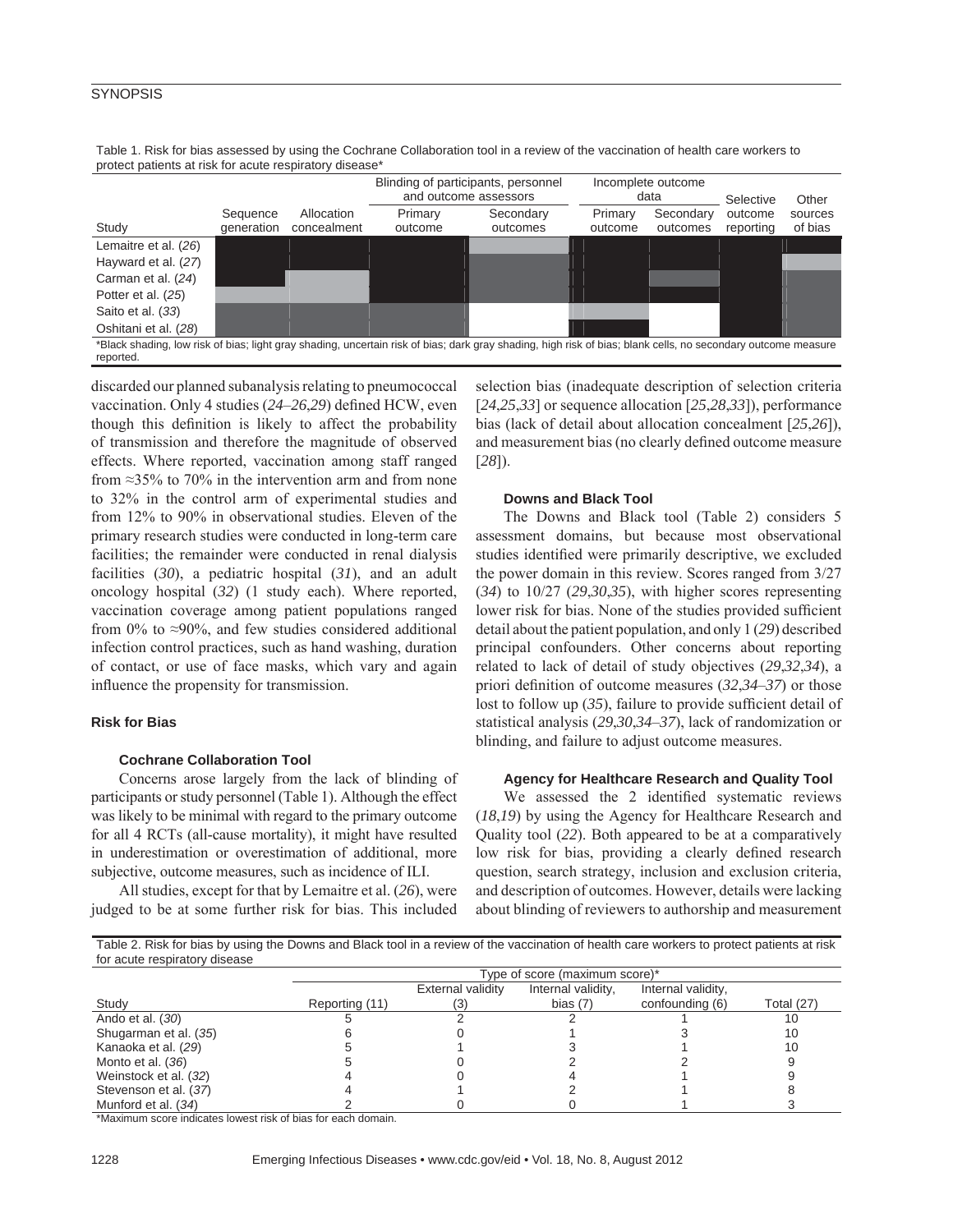Table 3. Cases of and consultations for acute respiratory disease in a review of the vaccination of health care workers to protect patients at risk for acute respiratory disease\*

|                                                          |                    |                                                                                                                                                                                                                            | Measure of effect in patient                 | Effect estimate                  |
|----------------------------------------------------------|--------------------|----------------------------------------------------------------------------------------------------------------------------------------------------------------------------------------------------------------------------|----------------------------------------------|----------------------------------|
| Outcome measure (study)                                  | Study design       | Method of assessment                                                                                                                                                                                                       | population                                   | $(95% \text{ Cl})$               |
| Clinically defined episodes                              | <b>Cluster RCT</b> | Not defined. No. episodes recorded                                                                                                                                                                                         | OR, nonvaccinated and                        | $0.64(0.48 - 0.87)$              |
| of viral illness (Potter et al.                          |                    | by study nurses.                                                                                                                                                                                                           | vaccinated patients                          |                                  |
| [25]                                                     |                    |                                                                                                                                                                                                                            | OR, vaccinated patients                      | $0.40(0.26 - 0.62)$              |
|                                                          |                    |                                                                                                                                                                                                                            | OR, nonvaccinated patients                   | $0.98(0.65 - 1.48)$              |
| Lower respiratory tract infection                        |                    |                                                                                                                                                                                                                            |                                              |                                  |
| Potter et al. (25)                                       | Cluster RCT        | Defined as 1) pulmonary crackles,<br>wheeze, or tachypnea plus<br>temperature > 37.0°C or leukocyte<br>count >10 $\times$ 10 <sup>9</sup> /L or 2) a positive<br>sputum culture. No. episodes<br>recorded by study nurses. | OR, nonvaccinated and<br>vaccinated patients | $0.69(0.40 - 1.19)$              |
|                                                          |                    |                                                                                                                                                                                                                            | OR, vaccinated patients                      | $0.59(0.25 - 1.38)$              |
|                                                          |                    |                                                                                                                                                                                                                            | OR, nonvaccinated patients                   | $0.77(0.38 - 1.57)$              |
| Thomas et al. (19)                                       | Pooled data        |                                                                                                                                                                                                                            | OR, adjusted for clustering                  | $0.71(0.29 - 1.71)$ <sup>+</sup> |
|                                                          |                    | *RCT, randomized controlled trial; OR, odds ratio. Boldface indicates statistical significance.                                                                                                                            |                                              |                                  |
| $tp = 0.44$ . p value not reported for other categories. |                    |                                                                                                                                                                                                                            |                                              |                                  |

of agreement in extracting data, which might have resulted in measurement bias.

#### **Synthesis of Results**

# **Cases or Consultations for Acute Respiratory Disease**

One RCT reported data (*25*) for 2 measures of consultation for respiratory disease; episodes of lower respiratory tract infection and suspected viral illness (Table 3). In addition, the estimate for lower respiratory tract infection was adjusted for clustering by Thomas et al. (*19*). Both measures demonstrated reduced odds, and results were significant for suspected viral illness when vaccinated and nonvaccinated patients were considered together.

The study by Potter et al. (*25*) was considered to be at a higher risk for bias than the other RCTs identified; thus, the strength of evidence for these outcomes is questionable. In addition, the measures considered are nonspecific, and the observed effects cannot necessarily be attributed to reduced influenza infection. Nasopharyngeal samples were taken

# from a subset of patients within 48 hours after symptoms developed; no samples were positive for influenza on immunofluorescence assay.

#### **Cases or Consultations for Infl uenza or ILI**

Data were reported in 13 studies for 5 outcome measures of influenza/ILI. Eight primary studies measured clinically defined influenza/ILI (online Appendix Table 2, wwwnc.cdc.gov/EID/article/18/8/11-1355-TA2.htm; Table 4).

Three RCTs (*25*–*27*) measured cases of ILI, and these data were pooled by Thomas et al. (*19*) to demonstrate a statistically significant reduction in odds. Two observational studies (28,33) also measured cases of clinically defined ILI, demonstrating statistically significant reductions in risk, although the threshold of staff vaccination coverage used to categorize facilities in these studies varied (Oshitani [28] considering facilities where more or fewer than 10 staff were vaccinated, and Saito [*33*] comparing facilities with  $\langle 40\%, 40\% - 59\%, \text{ and } 50\%$  coverage among staff). A third observational study (*29*) reported no correlation between

| for acute respiratory disease* |                       |                                                                                                                                                                                                                                                               |                                                                                                                                      |                                                      |
|--------------------------------|-----------------------|---------------------------------------------------------------------------------------------------------------------------------------------------------------------------------------------------------------------------------------------------------------|--------------------------------------------------------------------------------------------------------------------------------------|------------------------------------------------------|
| Study                          | Study design          | Method of assessment                                                                                                                                                                                                                                          | Measure of effect in patient<br>population                                                                                           | Effect estimate<br>(95% CI)                          |
| Oshitani et al. (28)           | Prospective<br>cohort | Defined as ILI >10% of total resident<br>population. Mandatory reporting by<br>survey.                                                                                                                                                                        | OR, unadjusted facilities with<br>>10 staff members vaccinated<br>vs. those with <10 staff<br>members vaccinated                     | $0.30(0.09 - 0.69)$ <sup>+</sup>                     |
| Stevenson et al. (37)          | Cross-<br>sectional   | No definition provided. Reporting by<br>survey.                                                                                                                                                                                                               | $\gamma^2$ test for trend; logistic<br>regression                                                                                    | $\chi^2$ p = 0.03; logistic<br>regression $p = 0.08$ |
| Shugarman et al. (35)          | Cross-<br>sectional   | Defined as >3 residents within a 72-h<br>period with influenza-like symptoms,<br>sudden onset of fever, or<br>"feverishness" and >1 of the following<br>respiratory symptoms; sore throat,<br>runny nose, cough, or nasal<br>congestion. Reporting by survey. | OR, facilities with staff<br>vaccination coverage >55% and<br>patient vaccination coverage<br>>89%, vs. those with lower<br>coverage | $0.39(0.17 - 0.87)$ <sup>+</sup>                     |

Table 4. Clinically defined outbreaks and clusters of ILI in a review of the vaccination of health care workers to protect patients at risk

\*ILI, influenza-like illness; OR, odds ratio. **Boldface** indicates statistical significance.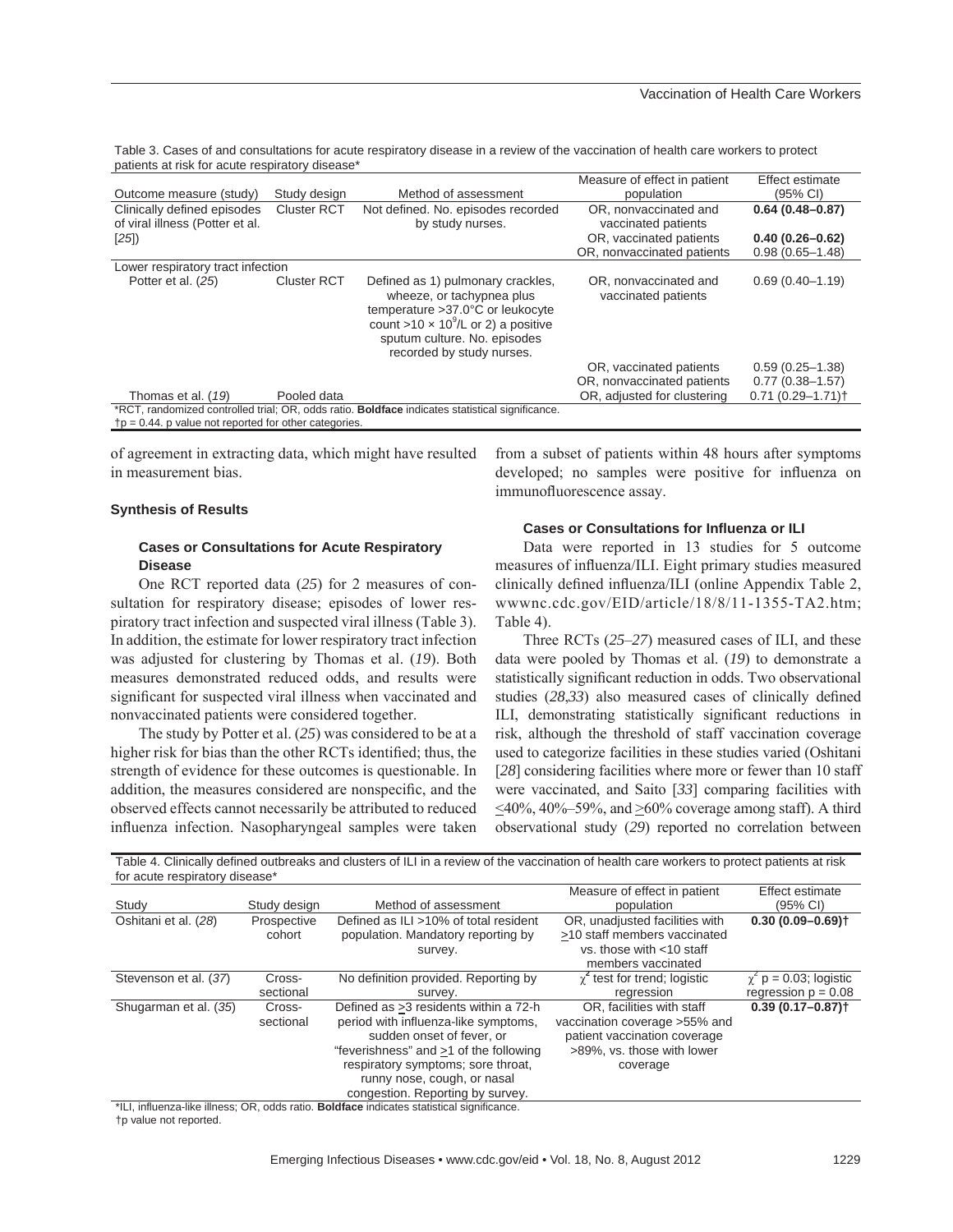staff vaccination coverage and cases of influenza in patients, although the relative change in vaccination coverage (79%– 91%) was small and thus any difference in the number of cases was probably difficult to detect. The magnitude of reported effects varied, most notably by influenza season in the study of Hayward et al. (*27*), and with patient vaccination status in the study of Potter et al. (*25*).

One study measured general practitioners consultations for ILI (*27*). An inconsistent effect was demonstrated across different periods of influenza activity, but pooled data suggested an overall statistically significant reduction in the odds of consultation after vaccination of HCWs.

Three observational studies (*28*,*35*,*37*) demonstrated a statistically significant protective effect of staff vaccination against clinically defined outbreaks of ILI in patients (Table 4). The thresholds used to categorize facilities on the basis of staff vaccination coverage again varied among studies, and these data were considered to be at relatively high risk for bias.

Measures of laboratory-confirmed infection (online Appendix Table 3, wwwnc.cdc.gov/EID/article/18/8/11- 1355-TA3.htm) were less frequently reported and generally based on small samples of data at high risk for bias. Five studies measured laboratory-diagnosed influenza (*24*,*25*,*31*,*32*,*36*), although 1 reported no statistical analysis (25). Different methods of defining laboratory confirmation

were used (online Appendix Table 3). Thomas et al. (*19*) pooled data from the 2 RCTs (*24*,*25*) to demonstrate a small nonsignificant protective effect. This result is supported by evidence from 2 additional observational studies (*31*,*32*), which indicated a statistically significant reduction in the proportion of laboratory-confirmed cases of nosocomial influenza among inpatient pediatric and oncology patients after implementation of vaccination campaigns. In addition, Monto et al. (*36*) measured outbreaks of laboratory-diagnosed influenza, and this was the only study not to demonstrate a protective effect of vaccinating HCWs. The authors reported a higher, but nonsignificant, median vaccination coverage among staff in homes experiencing outbreaks.

# **Deaths from Respiratory Infection, ILI, or Acute or Respiratory Disease or Its Complications**

Evidence for 5 measures of death was identified (Table 5). All 4 RCTs (*24*–*27*) considered all-cause death as their primary objective, providing the strongest evidence on the basis of study design. Although not defined a priori as an outcome of interest for this review, data were therefore extracted. These were pooled by Thomas et al. (*19*) to demonstrate a statistically significant protective effect.

Although at higher risk for bias, supporting data were provided for 4 more-specific measures. Thomas et al. (*19*) pooled data from 2 RCTs, 1 measuring deaths after

| Table 5. Measures of death in a review of the vaccination of health care workers to protect patients at risk for acute respiratory |                    |              |                                               |                                        |
|------------------------------------------------------------------------------------------------------------------------------------|--------------------|--------------|-----------------------------------------------|----------------------------------------|
| disease*                                                                                                                           |                    |              |                                               |                                        |
| Outcome measure and                                                                                                                |                    | Method of    |                                               |                                        |
| study                                                                                                                              | Study design       | assessment   | Measure of effect in patient population       | Effect estimate (95% CI), p value      |
| All-cause mortality                                                                                                                |                    |              |                                               |                                        |
| Potter et al. (25)                                                                                                                 | <b>Cluster RCT</b> | Death        | OR, vaccinated and nonvaccinated patients     | $0.56(0.40 - 0.80)$ <sup>+</sup>       |
|                                                                                                                                    |                    | certificate  | OR, vaccinated patients                       | $0.57(0.35 - 0.91)$                    |
|                                                                                                                                    |                    |              | OR, nonvaccinated patients                    | $0.56(0.34 - 0.94)$ <sup>+</sup>       |
| Carman et al. (24)                                                                                                                 | <b>Cluster RCT</b> | Not stated   | 0R                                            | $0.62$ (0.36-1.04), $p = 0.092$        |
| Hayward et al. (27)                                                                                                                | <b>Cluster RCT</b> | Reporting by | Rate difference, epidemic period 1            | $-0.05$ (-0.07 to -0.02), $p = 0.002$  |
|                                                                                                                                    |                    | lead nurse   | Rate difference, epidemic period 2            | $-0.01$ ( $-0.04$ to 0.02), $p = 0.49$ |
|                                                                                                                                    |                    |              | Rate difference, nonepidemic period 1         | $0.00$ (-0.03 to 0.03), $p = 0.93$     |
|                                                                                                                                    |                    |              | Rate difference, nonepidemic period 2         | 0.01 (-0.03 to 0.04), $p = 0.70$       |
| Lemaitre et al. (26)                                                                                                               | <b>Cluster RCT</b> | Not stated   | <b>OR</b>                                     | $0.86$ (0.72–1.02), $p = 0.08$         |
| Thomas et al. (19)                                                                                                                 | Pooled data        |              | OR, adjusted for clustering                   | 0.68 (0.55-0.84), $p<0.001$            |
| Respiratory deaths:                                                                                                                | <b>Cluster RCT</b> | Reporting by | <b>OR</b>                                     | $1.55(0.59-4.10)$ , $p = 0.38$         |
| Lemaitre et al. (26)                                                                                                               |                    | study nurses |                                               |                                        |
| Pneumonia-associated deaths                                                                                                        |                    |              |                                               |                                        |
| Potter et al. (25)                                                                                                                 | <b>Cluster RCT</b> | Reporting by | OR, vaccinated and nonvaccinated patients     | $0.60(0.37 - 0.97)$ <sup>+</sup>       |
|                                                                                                                                    |                    | lead nurse   | OR, vaccinated patients                       | $0.56(0.28 - 1.13)$                    |
|                                                                                                                                    |                    |              | OR, nonvaccinated patients                    | $0.64(0.33 - 1.23)$ <sup>+</sup>       |
| Thomas et al. (19)                                                                                                                 | Pooled data        |              | Risk ratio, adjusted for clustering           | $0.87$ (0.47–1.64), $p = 0.67$         |
| Death with influenza-like illness                                                                                                  |                    |              |                                               |                                        |
| Hayward et al. (27)                                                                                                                | <b>Cluster RCT</b> | Reporting by | Rate difference, epidemic period 1            | $-0.01$ ( $-0.02$ to 0.01), $p = 0.24$ |
|                                                                                                                                    |                    | lead nurse   | Rate difference, epidemic period 2            | $-0.01$ ( $-0.03$ to 0.00), $p = 0.08$ |
|                                                                                                                                    |                    |              | Rate difference, nonepidemic period 1         | $-0.01$ ( $-0.04$ to 0.02), p = 0.59   |
|                                                                                                                                    |                    |              | Rate difference, nonepidemic period 2         | 0.01 (-0.01 to 0.02), $p = 0.35$       |
| Thomas et al. (19)                                                                                                                 | Pooled data        |              | OR, adjusted for clustering                   | $0.72$ (0.31–1.70), $p = 0.45$         |
| Laboratory-diagnosed                                                                                                               | <b>Cluster RCT</b> | Nasal swab   | Difference in proportions, influenza positive | $20\%$ , $p = 0.055$                   |
| influenza at death:                                                                                                                |                    | within 12 h  | at death                                      |                                        |
| Carman et al. (24)                                                                                                                 |                    | before death |                                               |                                        |

\*RCT, randomized controlled trial; OR, odds ratio. **Boldface** indicates statistical significance. Shaded fields represent pooled data. †p value not reported.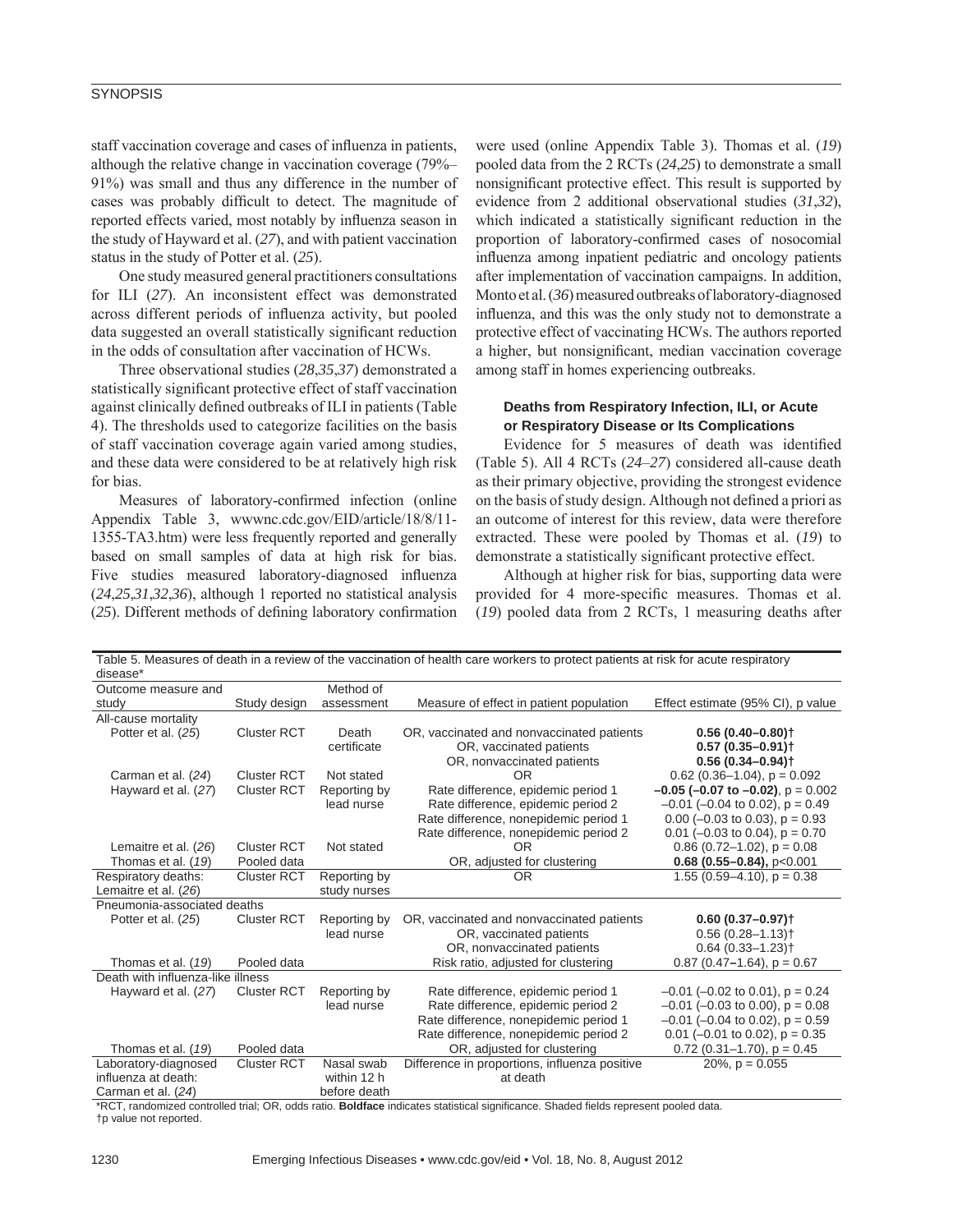Table 6. Measures of hospitalization in a review of the vaccination of health care workers to protect patients at risk for acute respiratory disease?

| Outcome measure and                                                                                                            |                    | Method of    |                                         |                                         |
|--------------------------------------------------------------------------------------------------------------------------------|--------------------|--------------|-----------------------------------------|-----------------------------------------|
| study                                                                                                                          | Study design       | assessment   | Measure of effect in patient population | Effect estimate (95% CI)                |
| Hospitalization                                                                                                                |                    |              |                                         |                                         |
| Hayward et al. (27)                                                                                                            | <b>Cluster RCT</b> | Reporting by | Rate difference, epidemic period 1      | $-0.02$ ( $-0.05$ to 0.02), p = 0.35    |
|                                                                                                                                |                    | lead nurse   | Rate difference, epidemic period 2      | 0.00 (-0.03 to 0.04), $p = 0.84$        |
|                                                                                                                                |                    |              | Rate difference, nonepidemic period 1   | 0.00 (-0.04 to 0.03), $p = 0.80$        |
|                                                                                                                                |                    |              | Rate difference, nonepidemic period 2   | 0.00 (-0.03 to 0.03), $p = 0.86$        |
| Lemaitre et al. (26)                                                                                                           | <b>Cluster RCT</b> | Not stated   | ΟR                                      | $1.03(0.76-1.40)$ , $p = 0.85$          |
| Thomas et al. (19)                                                                                                             | Pooled data        |              | OR, adjusted for clustering             | 0.90 (0.66 to 1.21), $p = 0.47$         |
| Hospitalization for                                                                                                            | <b>Cluster RCT</b> | Not stated   | ΟR                                      | 1.01 $(0.43 - 2.34)$ , $p = 0.98$       |
| respiratory causes:                                                                                                            |                    |              |                                         |                                         |
| Lemaitre et al. (26)                                                                                                           |                    |              |                                         |                                         |
| Admissions to hospital with                                                                                                    | <b>Cluster RCT</b> | Reporting by | Rate difference, epidemic period 1      | $-0.02$ ( $-0.03$ to 0.00), $p = 0.009$ |
| influenza-like illness:                                                                                                        |                    | lead nurse   | Rate difference, epidemic period 2      | 0.00 (-0.02 to 0.02), $p = 0.99$        |
| Hayward et al. (27)                                                                                                            |                    |              | Rate difference, nonepidemic period 1   | $-0.01$ ( $-0.02$ to 0.01), p = 0.32    |
|                                                                                                                                |                    |              | Rate difference, nonepidemic period 2   | $0.01$ (0.00–0.02), $p = 0.31$          |
| *RCT, randomized controlled trial; OR, odds ratio. Boldface indicates statistical significance. Shading indicates pooled data. |                    |              |                                         |                                         |

pneumonia (*25*), the other measuring respiratory deaths  $(26)$ , and demonstrated a small nonsignificant protective effect. However, the validity of this pooled analysis was questionable because how these outcomes were defined was not clear. Nonsignificant reductions in risk also were observed for laboratory-diagnosed influenza at death (*24*) and death after ILI (*27*). Again, the direction of the observed effects was largely consistent with other measures, providing further support for a hypothesis of indirect protection.

# **Admission to a Health Care Facility or Any Other Suggestion of Impact**

Hospitalization was measured in 2 RCTs (*26*,*27*), pooled data suggesting a small, nonsignificant effect (Table 6). One RCT also measured hospitalization for respiratory causes (*26*) and 1 admission to hospital with ILI (*27*), although neither demonstrated any apparent effect. This result is particularly noteworthy given the observed decrease in deaths and might reflect health-seeking behaviors.

# **Discussion**

Evidence is limited for the effectiveness of vaccination of HCWs for protecting patients at higher risk for severe or complicated respiratory illness. Despite the broad question posed, extensive searching, and large number of resultant hits, our search resulted in a low yield of studies, all of which focused on influenza with no consideration for pneumococcal infection. This finding is perhaps not surprising because pneumococcal vaccination is not routinely recommended for HCWs and little, if any, evidence exists of nosocomial spread. A consistent direction of effect was observed across multiple outcome measures, with virtually all studies noting a trend toward a protective effect of vaccinating HCWs. This consistency adds to the degree of confidence in interpreting our

overall findings. Given that most studies were carried out in long-term care facilities, we conclude that vaccination of HCWs against influenza is likely to offer protection for this patient group. However, future reviews that specifically examine the effect of vaccinating other outpatient providers, such as home HCWs and hospital staff in acute care, short-stay settings, would clearly be of value. These findings are more difficult to extrapolate to other at-risk groups, although some, albeit limited, evidence was identified from other settings to suggest a similar effect.

The results of all 4 RCTs (*24*–*27*) and 1 of the observational studies identified (28) previously had been pooled in a quantitative meta-analysis (*19*). The authors of this analysis concluded that evidence is lacking that vaccinating HCWs prevents influenza infection in elderly patients because the apparent benefits were confined to nonspecific outcome measures. We considered additional observational data that demonstrate consistency in the direction of the observed effects across specific and nonspecific outcome measures. Although the strength of evidence for more-specific measures is generally much weaker, these findings add greater weight to the hypothesis of a potential protective effect.

The recent position statement by the Society for Healthcare Epidemiology of America (*38*) suggests that further studies are not needed because the biological rationale for vaccination does not vary by practice setting. However, effect size might vary considerably because of patient characteristics and care patterns (staff deployment and duration of inpatient stay), and further evidence is needed among the most at-risk groups where benefits are probably greatest, to enable prioritization of resources, particularly where vaccine shortages or resource limitations might exist.

Previous authors have suggested that vaccination of HCWs might enable development of herd immunity.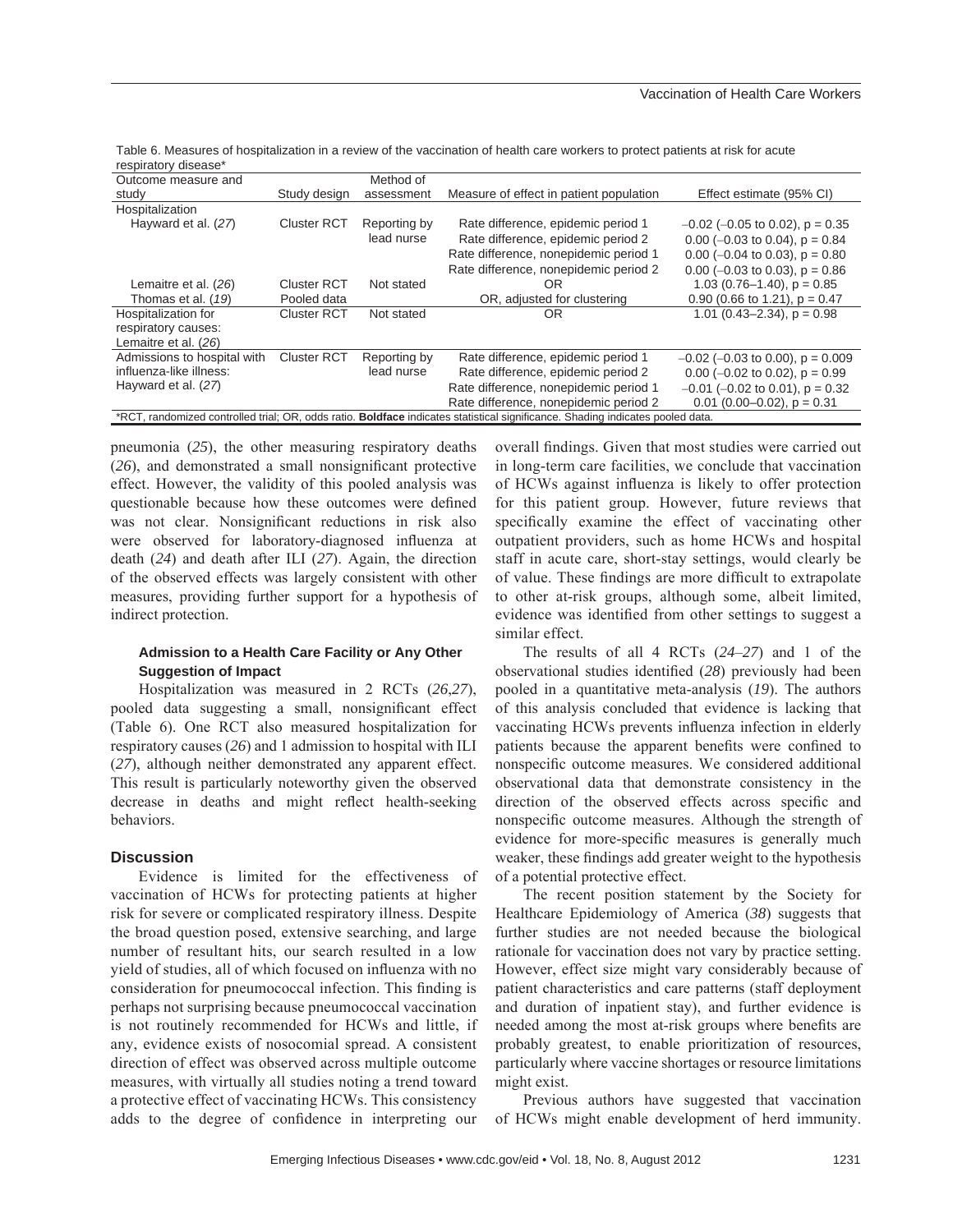Realistically, herd immunity is difficult to achieve in health care settings, especially acute care short-stay settings, because of patient admissions and discharges, visitors, and staff turnover. That said, herd immunity might not be necessary to benefit patients; modeling studies (39) suggest a direct association between coverage and attack rates. Such studies (*39*) also suggest variation in the potential for transmission of infection by different staff groups, which should be explored in further detail.

This field of research has some inherent problems. These difficulties result in part from the difficulty of isolating the effect of HCW vaccination, disentangling it from other factors that might influence patient outcomes, such as patient vaccination (as demonstrated by Potter et al. [25]) and background influenza activity (as demonstrated by Hayward et al. [*27*]). Staff vaccination itself might be linked to additional confounding variables, such as organizational culture and professional beliefs. In fact, such confounding might explain the difference in findings between the work of Monto (*36*) and the other authors. Prospective collection of information relating to relevant transmission factors and infection control measures that were largely overlooked by the studies in this review should be used to enable appropriate adjustment in future studies. Furthermore, the most appropriate outcome measures are difficult to define because not all persons with laboratoryconfirmed infection have symptoms of illness and vice versa. Future studies thus need to demonstrate consistent effects for a range of clearly defined outcomes by using valid measures across several different influenza seasons, with sufficient power to detect true underlying effects.

The findings of our review are subject to several limitations. Because 11 of the 14 primary research articles considered outcomes in long-term care facilities, generalizability to other at-risk groups is limited. In addition, we did not attempt to contact authors of original studies, and the conclusions drawn are limited by the reported detail. Although the number of reviewers was limited as far as possible, some inconsistency might have occurred in the selection, extraction, and assessment of data introducing potential bias, particularly where the opportunity for subjective judgment existed. We attempted to minimize inconsistency by using several standard assessment tools, but their use was limited by lack of information where components were not conducted because of the nature of the study design. Meta-analysis of the 4 RCTs identified had already been conducted, and although we identified additional observational data, the observed heterogeneity limited any further quantitative analysis.

Some wider possible effects of HCW vaccination, such as reduction in absenteeism because of illness, are beyond the scope of this review. Ethically, autonomy needs to be balanced with nonmaleficence, and this need must be addressed when policy decisions about vaccination are considered. Anikeeva et al. (*40*) reported that in a review of 15 studies focusing on the reasons staff accept influenza vaccine, self-protection was the most important. However, patient protection also was perceived as important, particularly among HCWs in settings with higher risk patients (*40*). Nevertheless, HCWs would be justified in claiming that the current evidence base is not especially strong and heavily weighted toward the benefits to patients receiving care in long-term care facilities, although limited evidence would not necessarily legitimize nonacceptance.

The existing evidence base is sufficient to sustain current recommendations for vaccinating HCWs on the grounds that some protection of high-risk patients against influenza seems likely. However, vaccination should be considered 1 element of a broad package of infection prevention and control measures, such as good hand and respiratory hygiene, environmental cleaning, protection against respiratory droplets, and cohorted care during outbreaks. Well-designed studies that strengthen the evidence base might increase compliance with guidelines, resulting in improved coverage.

#### **Acknowledgments**

We thank Charles Penn, John Conly, Charles Beck, Bruce McKenzie, Andrew Hayward, John Watson, Arnold Monto, Guy Boivin, Scott Halperin, and Herjo Kok for their support and advice throughout the project. We thank European Vaccine Manufacturers, GlaxoSmithKline [GSK], Novartis, and Sanofi-Pasteur MSD for responding to our request for literature potentially relevant to this systematic review.

G.D. and J.S.N.-V.-T., the primary and senior authors, respectively, take responsibility for the work and act as guarantors of the data. G.D., R.C.H., R.H., and J.S.N.-V.-T. designed the study protocol. G.D., R.C.H., M.M., H.H., L.B., Y.C., S.E., S.M., J.T., J.P., A.Z., and R.H. executed the search strategy and screening. G.D, R.C.H., M.C., R.S., G.M., M.M., H.H., and L.S. analyzed the risk for bias and acquired the data. G.D., and J.S.N.- V.-T. analyzed and interpreted the data. G.D., R.C.H., and J.S.N.- V.-T. prepared the manuscript.

The University of Nottingham Health Protection Research Group receives research funds from GSK. The group has recently accepted an unrestricted educational grant for influenza research from F. Hoffmann-La Roche. Research on influenza funded by an unrestricted educational grant from Astra-Zeneca is also under way. J.S.N.-V.-T. has given a talk on a related topic for which expenses were paid by the European Society for Clinical Microbiology and Infectious Diseases; he has received speaker honoraria from Sanofi -Pasteur MSD, F. Hoffmann-La Roche, and GSK; and he has received remuneration for consultancy work from Baxter AG, GSK, F. Hoffmann-La Roche, Novartis,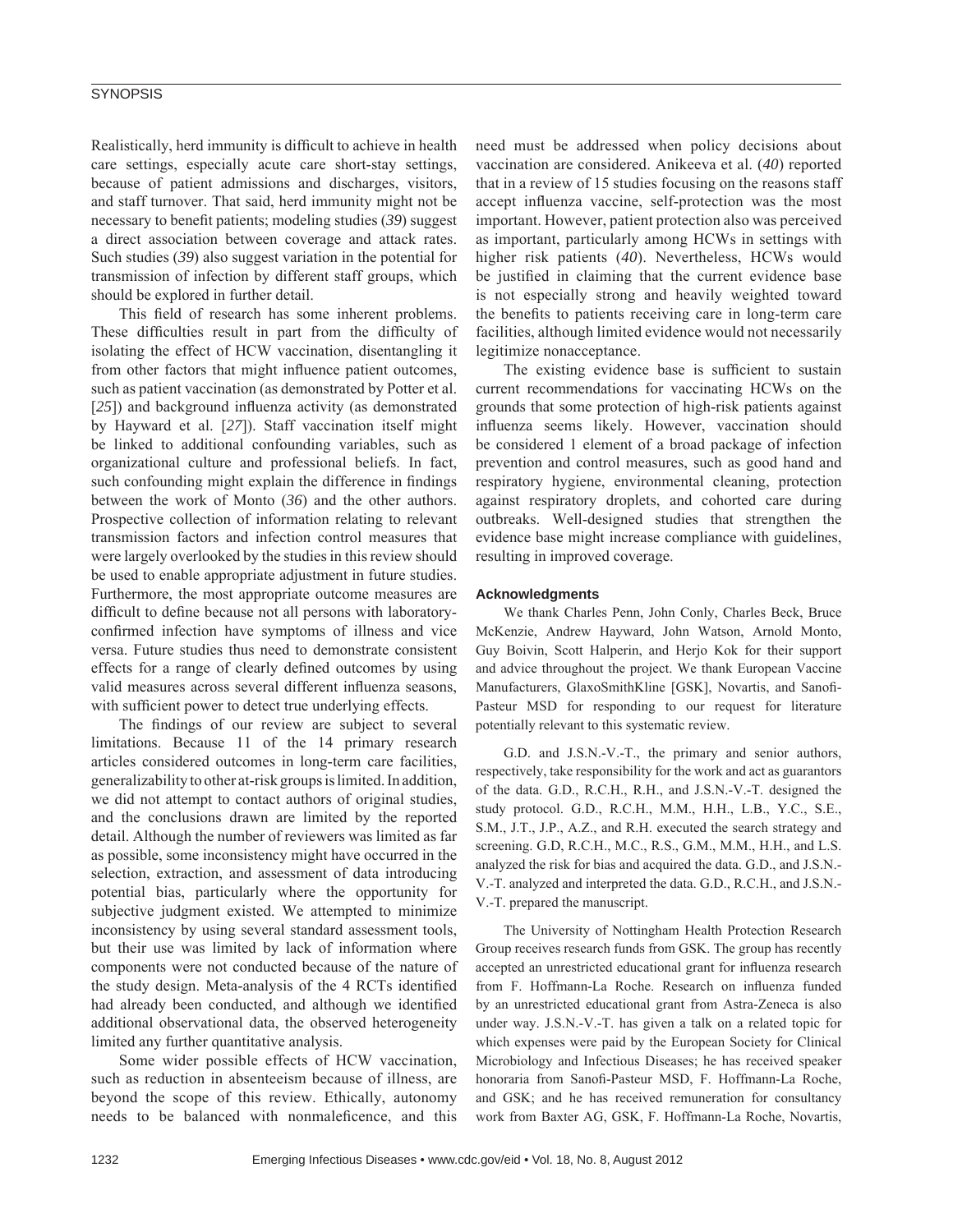and Solvay. All such paid consultancy and speaker engagements ceased in September 2010. J.S.N.-V.-T. is a former employee of SmithKline Beecham, F. Hoffmann-La Roche, and Sanofi -Pasteur MSD, all before 2005. R.H. currently works on a project funded by Astra-Zeneca, which considers attitudes to the use of intranasal influenza vaccine.

This research was commissioned and funded by the World Health Organization Global Influenza Programme.

Dr Dolan is a specialty registrar in public health and is currently seconded to the University of Nottingham's Health Protection Research Group. Her academic interests include health protection.

#### **References**

- 1. World Health Organization. WHO guidelines for pharmacological management of influenza. Revised February 2010. Part 1: recommendations [cited 2010 Dec 10]. http://www.who.int/csr/resources/ publications/swineflu/h1n1\_guidelines\_pharmaceutical\_mngt.pdf
- 2. Weingarten S, Friedlander M, Rascon D, Ault M, Morgan M, Meyer RD. Influenza surveillance in an acute-care hospital. Arch Intern Med. 1988;148:113–6. http://dx.doi.org/10.1001/ archinte.1988.00380010117011
- 3. Jacomo V, Sartor C, Zandotti C, Atlan-Gepner C, Drancourt M. Nosocomial influenza outbreak in an intensive-care unit. Med Mal Infect. 2001;31:563–8. http://dx.doi.org/10.1016/S0399-077X(01)00275-X
- 4. Rivera M, Gonzalez N. An influenza outbreak in a hospital. Am J Nurs. 1982;82:1836–8.
- 5. Horcajada JP, Pumarola T, Martinez JA, Tapias G, Bayas JM, de la Prada M, et al. A nosocomial outbreak of influenza during a period without influenza epidemic activity. Eur Respir J. 2003;21:303-7. http://dx.doi.org/10.1183/09031936.03.00040503
- 6. Malavaud S. Nosocomial outbreak of influenza virus A (H3N2) infection in a solid organ transplant department. Transplantation. 2001;72:535–7. http://dx.doi.org/10.1097/00007890-200108150- 00032
- 7. Hall CB, Douglas RG. Nosocomial influenza infection as a cause of intercurrent fevers in infants. Pediatrics. 1975;55:673–7.
- 8. Lester-Smith D, Zurynski YA, Booy R, Festa MS, Kesson AM, Elliott EJ. The burden of childhood influenza in a tertiary paediatric setting. Commun Dis Intell. 2009;33:209–15.
- 9. Meibalane R. Outbreak of influenza in a neonatal intensive care unit. J Pediatr. 1977;91:974–6. http://dx.doi.org/10.1016/S0022- 3476(77)80907-4
- 10. Strausbaugh LJ, Sukumar SR, Joseph CL. Infectious disease outbreaks in nursing homes: an unappreciated hazard for frail elderly persons. Clin Infect Dis. 2003;36:870–6. http://dx.doi. org/10.1086/368197
- 11. Nuorti JP, Butler JC, Crutcher JM, Guevara R, Welch D, Holder P, et al. An outbreak of multi-drug resistant pneumococcal pneumonia and bacteremia among unvaccinated nursing home residents. N Engl J Med. 1998;338:1861–8. http://dx.doi.org/10.1056/ NEJM199806253382601
- 12. Yassi A, McGill M, Holton D, Nicolle L. Morbidity, cost and role of healthcare worker transmission in an influenza outbreak in a tertiary care hospital. Can J Infect Dis Med Microbiol. 1993;4:52–6.
- 13. Pachucki CT. Influenza A among hospital personnel and patients: implications for recognition, prevention and control. Arch Intern Med. 1989;149:77–80. http://dx.doi.org/10.1001/ archinte.1989.00390010091010
- 14. Catalyud L. Six C, Duponchel J, Sillam F, Charlet F, Leussier J, et al. Épisodes de grippe dans deux établissements d'hébergement pour personnes âgées dans les Bouches-du-Rhône, France, mars-avril 2008. Bulletin épidémiologique hebdomadaire. 2009;18–19:189– 192.
- 15. Elder AG, O'Donnell B, McCruden EAB, Symington IS, Carman WF. Incidence and recall of influenza in a cohort of Glasgow healthcare workers during the 1993–4 epidemic: results of serum testing and questionnaire. BMJ. 1996;313:1241–2. http://dx.doi. org/10.1136/bmj.313.7067.1241
- 16. Wilde JA, McMillan JA, Serwint J, Butta J, O'Riordan MA, Steinhoff MC. Effectiveness of influenza vaccine in healthcare professionals. JAMA. 1999;281:908–13. http://dx.doi.org/10.1001/ jama.281.10.908
- 17. Centers for Disease Control and Prevention. Prevention and control of influenza with vaccines: recommendations of the Advisory Committee on Immunization Practices (ACIP). MMWR Morb Mortal Wkly Rep. 2010;59:1–5.
- 18. Burls A, Jordan R, Barton P, Olowokure B, Wake B, Albon E, et al. Vaccinating healthcare workers against influenza to protect the vulnerable—is it a good use of healthcare resources? A systematic review of the evidence and an economic evaluation. Vaccine. 2006;24:4212–21. http://dx.doi.org/10.1016/j.vaccine.2005.12.043
- 19. Thomas RE, Jefferson T, Lasserson TJ. Influenza vaccination for healthcare workers who work with the elderly. Cochrane Database Syst Rev. 2010;(2):CD005187.
- 20. Higgins JPT, Sally Green S. Cochrane handbook for systematic reviews of interventions. Version 5.1.0 [cited 2010 Dec 10]. http:// www.mrc-bsu.cam.ac.uk/cochrane/handbook/
- 21. Downs SH, Black N. The feasibility of creating a checklist for the assessment of the methodological quality both of randomised and non-randomised studies of healthcare interventions. J Epidemiol Community Health. 1998;52:377–84. http://dx.doi.org/10.1136/ jech.52.6.377
- 22. West S, King V, Carey T, Lohr K, McKoy N, Sutton S, et al. Systems to rate the strength of scientific evidence. Evidence report/technology appraisal number 47. Rockville (MD): Agency for Healthcare Research and Quality; 2002 [cited 2012 May 30]. http://www.thecre. com/pdf/ahrq-system-strength.pdf
- 23. Centre for Reviews and Dissemination. Systematic reviews. CRD's guidance for undertaking reviews in healthcare. York (UK): The Centre, University of York; 2008.
- 24. Carman WF, Elder AG, Wallace LA, McAulay K, Walker A, Murray GD, et al. Effects of influenza vaccination of health-care workers on mortality of elderly people in long-term care: a randomised controlled trial. Lancet. 2000;355:93–7. http://dx.doi.org/10.1016/ S0140-6736(99)05190-9
- 25. Potter J, Stott DJ, Roberts MA, Elder AG, O'Donnell B, Knight PV, et al. Influenza vaccination of healthcare workers in long-termcare hospitals reduces the mortality of elderly patients. J Infect Dis. 1997;175:1–6. http://dx.doi.org/10.1093/infdis/175.1.1
- 26. Lemaitre M, Meret T, Rothan-Tondeur M, Belmin J, Lejonc J, Luquel L, et al. Effect of influenza vaccination of nursing home staff on mortality of residents: a cluster-randomized trial. J Am Geriatr Soc. 2009;57:1580–6. http://dx.doi.org/10.1111/j.1532- 5415.2009.02402.x
- 27. Hayward AC, Harling R, Wetten S, Johnson AM, Munro S, Smedley J, et al. Effectiveness of an influenza vaccine programme for care home staff to prevent death, morbidity, and health service use among residents: cluster randomised controlled trial. BMJ. 2006;333:1241– 2. http://dx.doi.org/10.1136/bmj.39010.581354.55
- 28. Oshitani H, Saito R, Seki N, Tanabe N, Yamazaki O, Hayashi S, et al. Influenza vaccination levels and influenza like illness in long term care facilities for elderly people during an Influenza A (H3N2) epidemic. Infect Control Hosp Epidemiol. 2000;21:728–30. http:// dx.doi.org/10.1086/501725